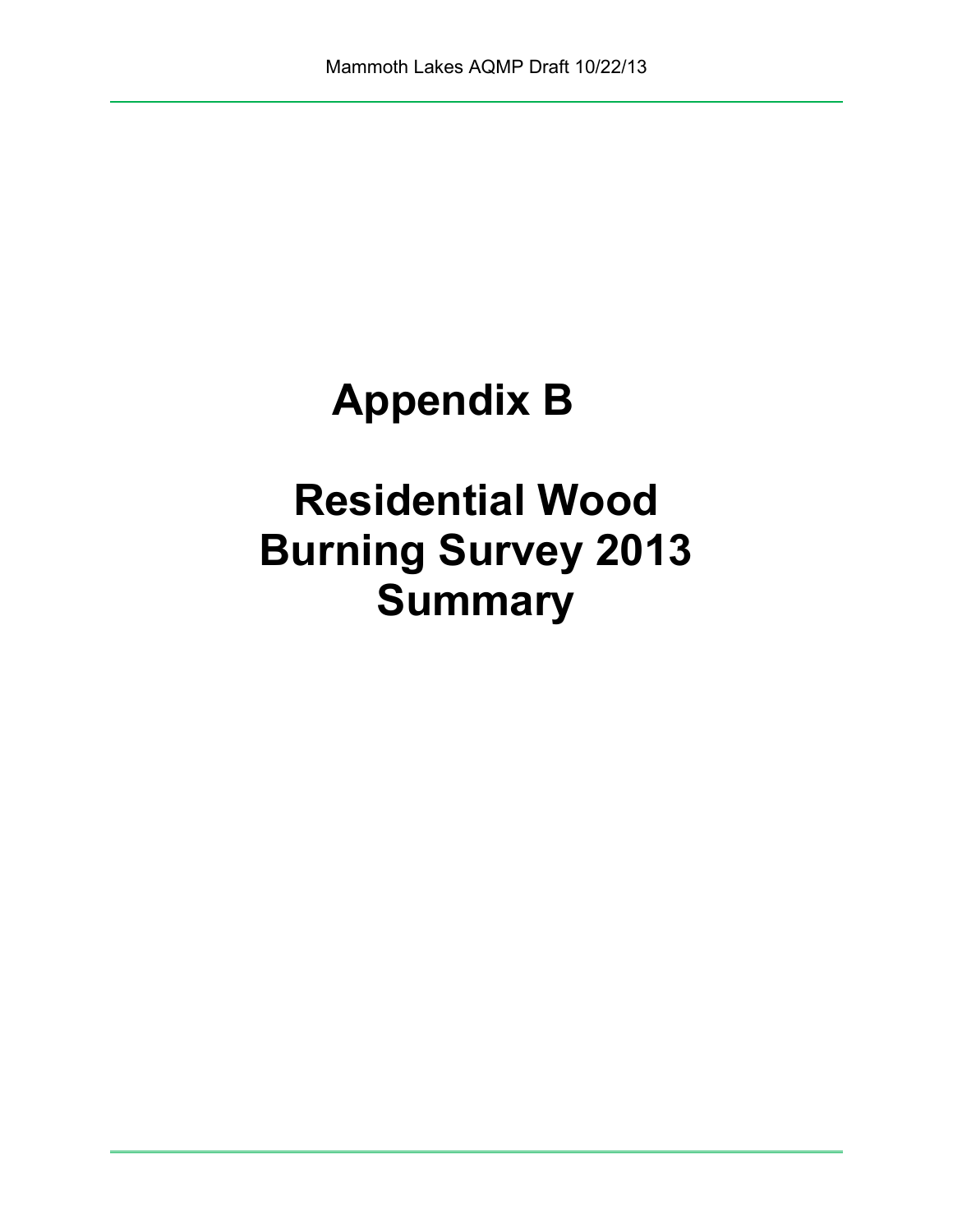#### **Home Heating Survey Summary Report:**

#### **Prepared by: Megan Rybacki, Planning Intern**

The home heating survey was sent to over 6,000 out-of-town property owners, 4,500 Town P.O. Box holders and 200 private P.O. boxes. Out of these 10,700 property owners and renters there were 574 respondents to the survey. The variety of respondents whom participated in the survey gives the town an accurate snapshot of data that can be used to analyze the community's home heating habits.

Over 85% of the respondents indicated that they owned property in Mammoth Lakes and 75% of these homeowners purchased their homes after the woodstove ordinance was put into effect in 1990. Of the indicated property owners there were 295 condominiums, 178 single family homes and approximately 44% these property owners consider themselves full time occupants during the winter months of November through March. The remaining 15% of the survey respondents indicated that they were renters and 92% of these renters consider themselves full occupants during the winter months of November-March. The rental residence respondents include 30 condominiums, 28 apartments, 27 single family homes and 1 mobile home.

Only 156 (28%) of the survey respondents indicated that a wood burning appliance was their homes primary source of heat. Out of these primary wood burning responses 50% are operating a wood burning appliance and over 25% are operating a pellet burning appliance. 34 people are operating an EPA phase II appliance, while another 34 are operating an EPA phase I appliance, 24 people are operating a fireplace with an insert, and 13 people are operating a non-compliant woodstove or fireplace. The majority of these respondents are using approximately 1-3 cords of wood per average winter season.

Over 77% of the survey participants are using an alternative home heating device as their primary source of heat, including various propane devices as the most specified appliance.

General findings show that 93% of the respondents are only burning dry wood, however 3 respondents admitted to burning their trash. Other poor burning techniques were revealed in this process. Based on these responses and a significant number of respondents whom indicated interest in becoming educated on the proper techniques of burning, I believe that it would be beneficial for the town to produce educational information on burning wise and specify items that are detrimental to the air quality and their home heating appliance when burned.

In addition to these findings the Town's cinder "concerns" were validated by many of the respondent's suggestions that the usage and maintenance of cinders used on the town's roadways is a large factor in generating poor air quality. Based on the survey results and the findings that will be identified in the air filter analysis, it could become beneficial for the town to analyze cinder usage and begin to consider other de-icing agents.

Almost 80% of the respondents were aware that the town issues no burning and burning curtailment days. Over 200 full time and part time residents also concluded that they would like to become a part of the Air Quality Notify Me list.

In conclusion of the survey results, gathered changeout data, public outreach strides, and fewer federal air quality regulation compliance issues it is evident that the Town has taken great strides to begin to meet more stringent air quality state regulations. Attached are informative graphs and raw data generated from the survey results.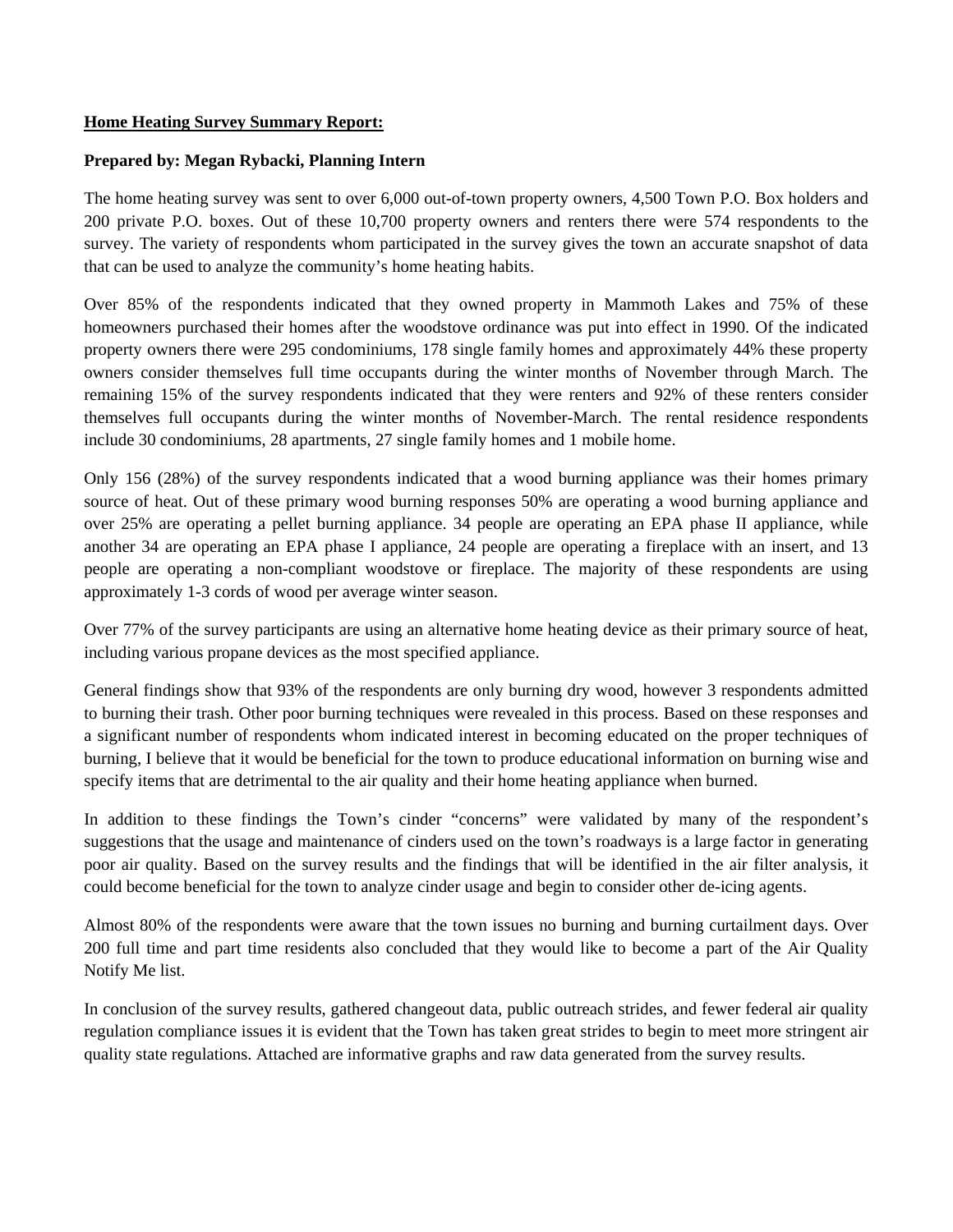# **Q1 Do you own or rent your property in Mammoth?**

**Answered: 572 Skipped: 0**



| Answer Choices | Responses |     |
|----------------|-----------|-----|
| Own            | 85.14%    | 487 |
| Rent           | 14.86%    | 85  |
| Total          |           | 572 |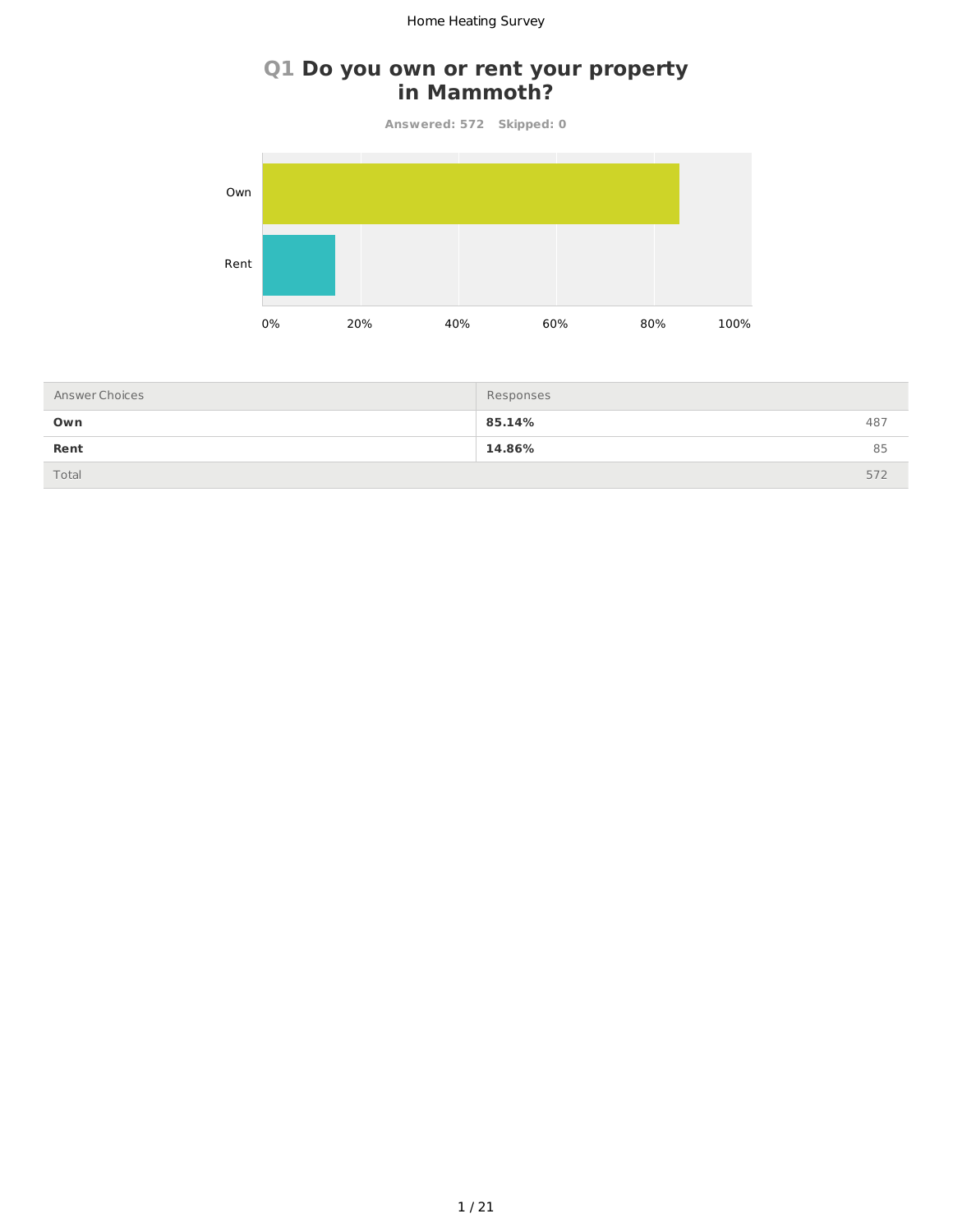#### **Q2 Have you owned your property since before 1990?**

**Answered: 484 Skipped: 88**



| Answer Choices | Responses |     |
|----------------|-----------|-----|
| Yes            | 25.62%    | 124 |
| <b>No</b>      | 74.38%    | 360 |
| Total          |           | 484 |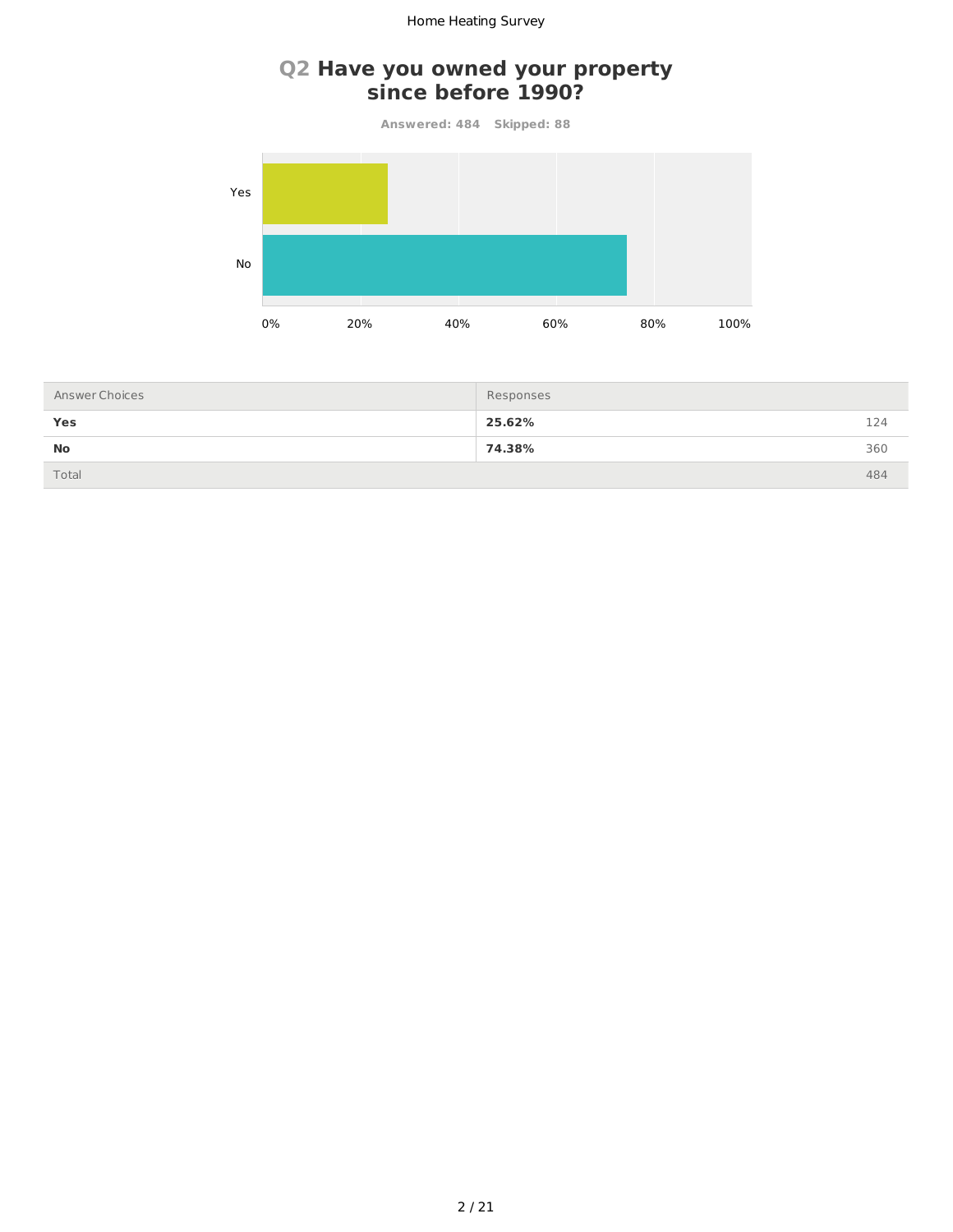#### **Q3 Have you replaced or installed your woodstove or home heating** device with a new model after 1990?

**Answered: 484 Skipped: 88**



| Answer Choices | Responses |     |
|----------------|-----------|-----|
| I don't know   | 0%        | 0   |
| Yes            | 64.46%    | 312 |
| <b>No</b>      | 26.24%    | 127 |
| I don't know   | $9.30\%$  | 45  |
| Total          |           | 484 |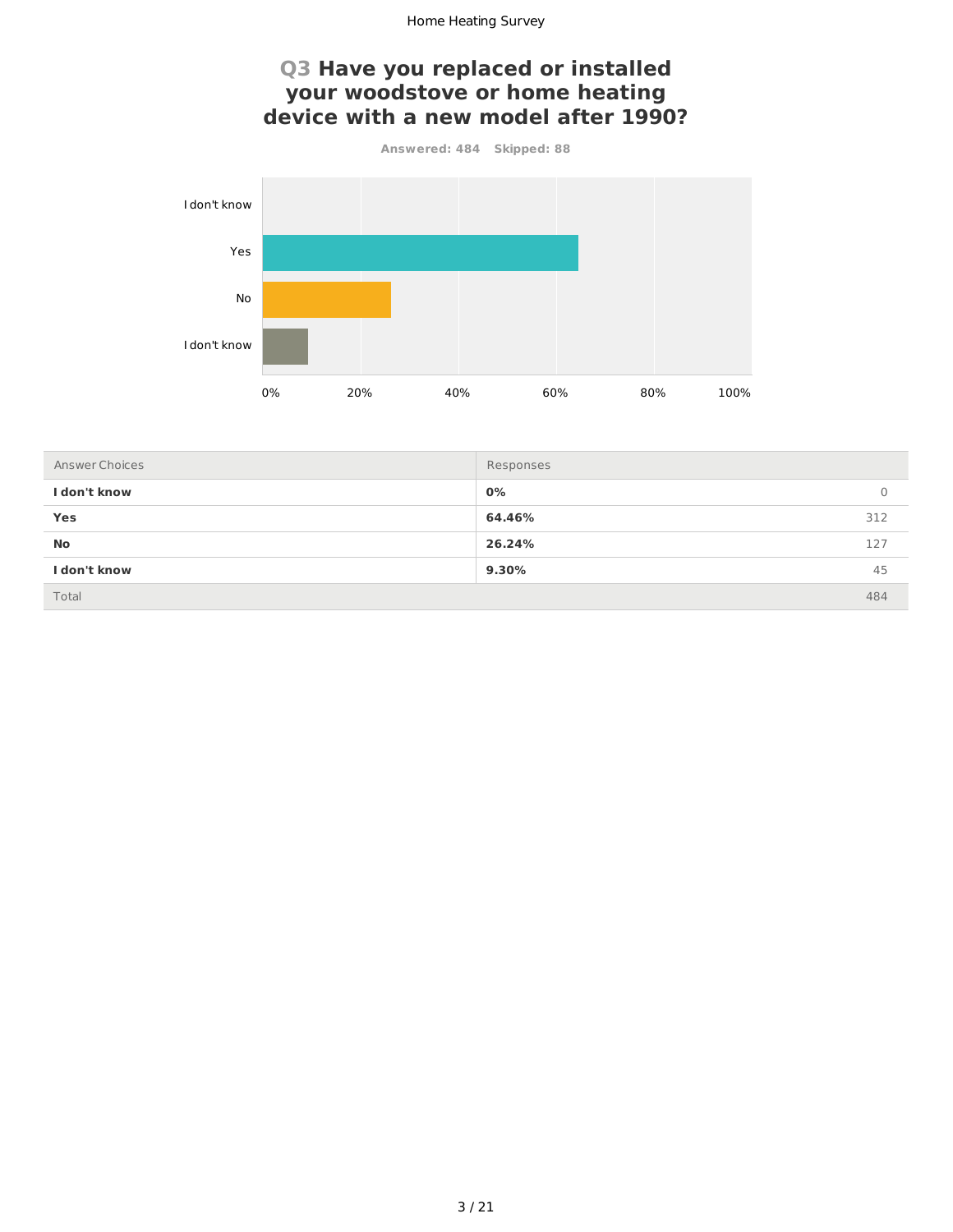# **Q4 How often is your property occupied during November-March?**

**Answered: 565 Skipped: 7**



| Answer Choices             | Responses |     |
|----------------------------|-----------|-----|
| <b>Never</b>               | 0%        | 0   |
| Less than 30 days          | 16.99%    | 96  |
| 1-2 months                 | 23.54%    | 133 |
| 2-3 months                 | 8.67%     | 49  |
| 3-4 months                 | 6.73%     | 38  |
| <b>Full time occupancy</b> | 44.07%    | 249 |
| Total                      |           | 565 |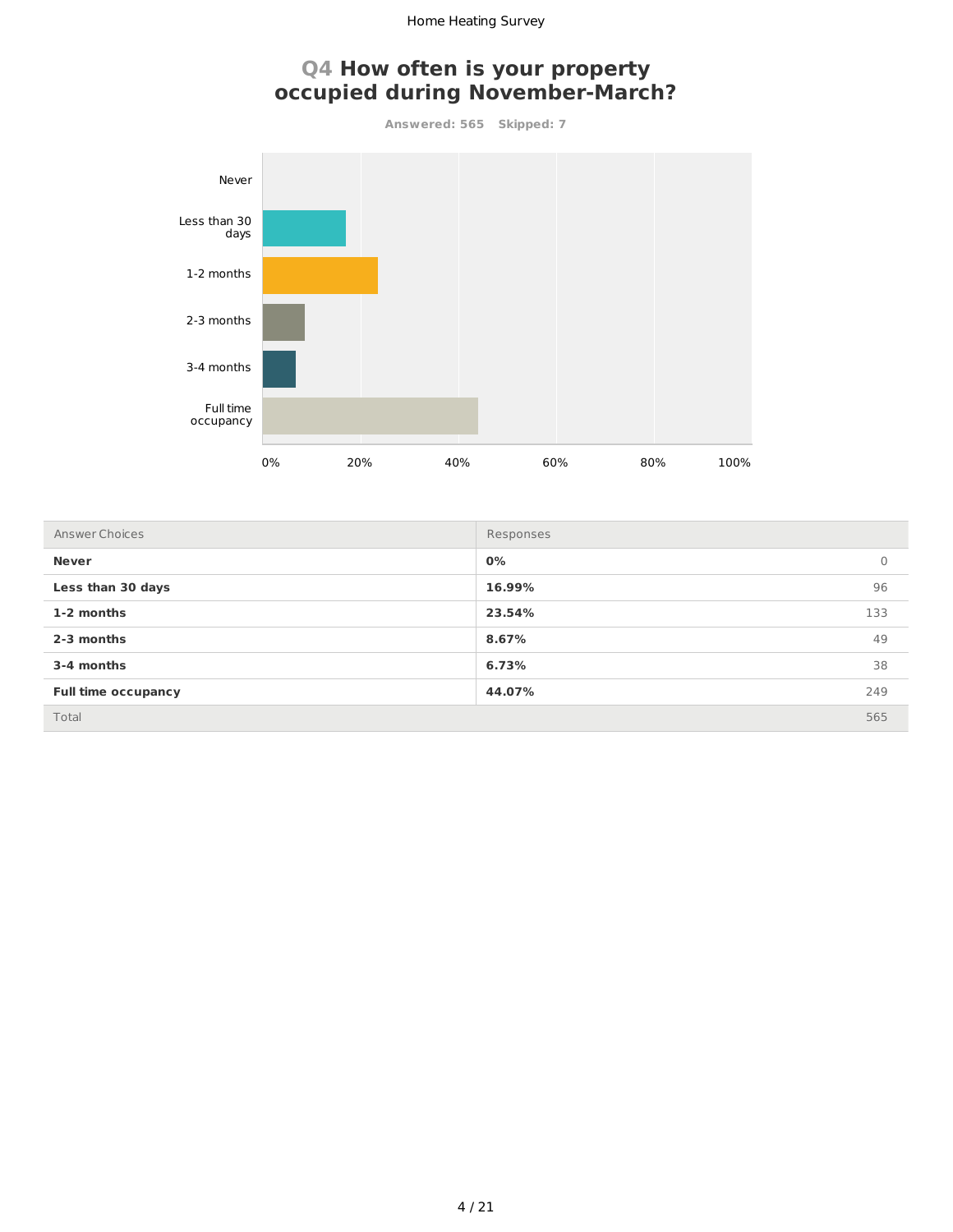# **Q5 What type of residence do you** own or rent?

Answered: 564 Skipped: 8



| Answer Choices            | Responses |          |
|---------------------------|-----------|----------|
| <b>Single family home</b> | 36.17%    | 204      |
| <b>Rental apartment</b>   | 5.50%     | 31       |
| Condominium               | 57.45%    | 324      |
| <b>Mobile home</b>        | 1.24%     |          |
| Other (please specify)    | $0\%$     | $\Omega$ |
| Total Respondents: 564    |           |          |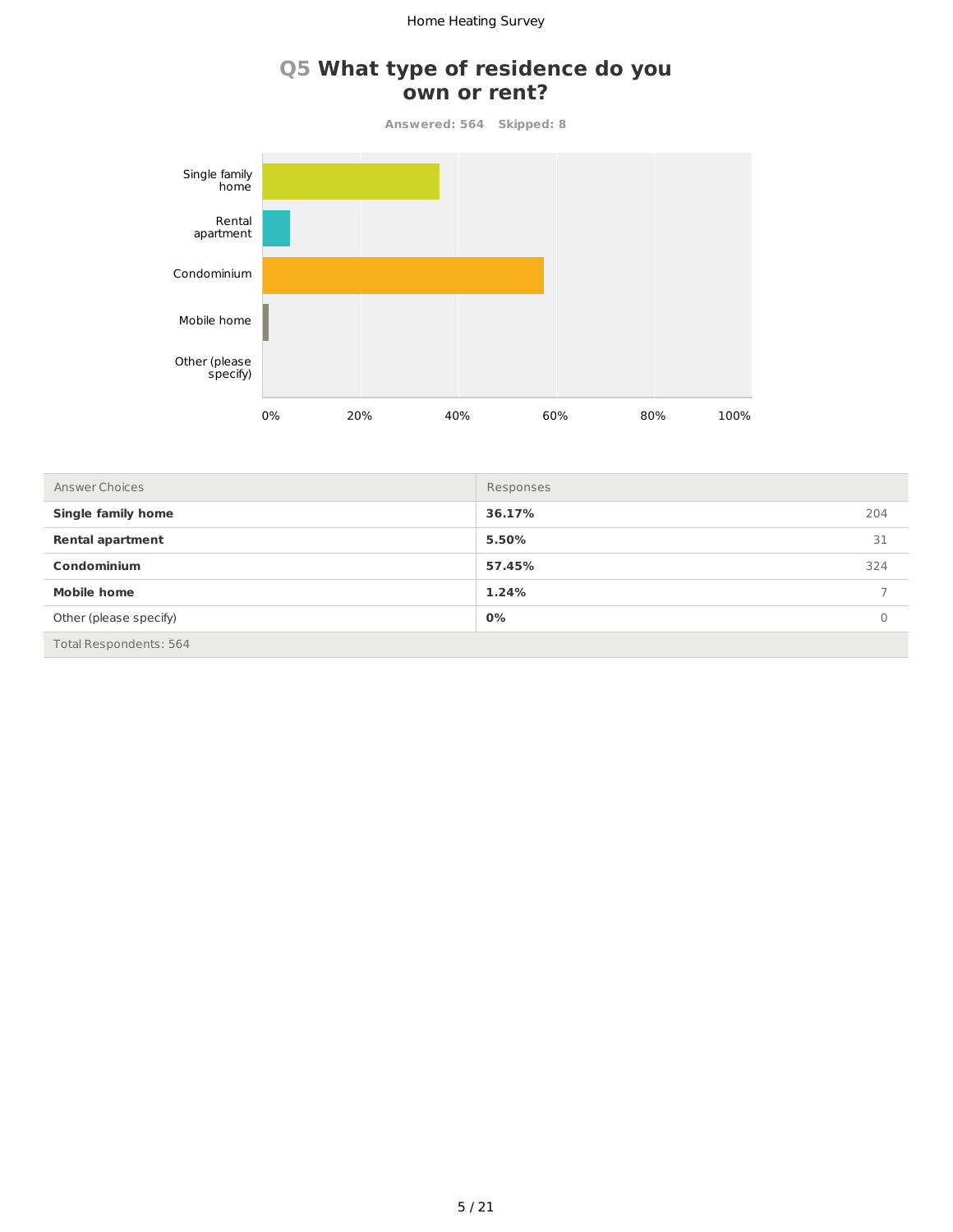# **Q6 Is a pellet or wood burning** device your home's primary source of heat?

Answered: 562 Skipped: 10



| Answer Choices | Responses |     |
|----------------|-----------|-----|
| Yes            | 27.76%    | 156 |
| <b>No</b>      | 67.62%    | 380 |
| Not applicable | 4.63%     | 26  |
| Total          |           | 562 |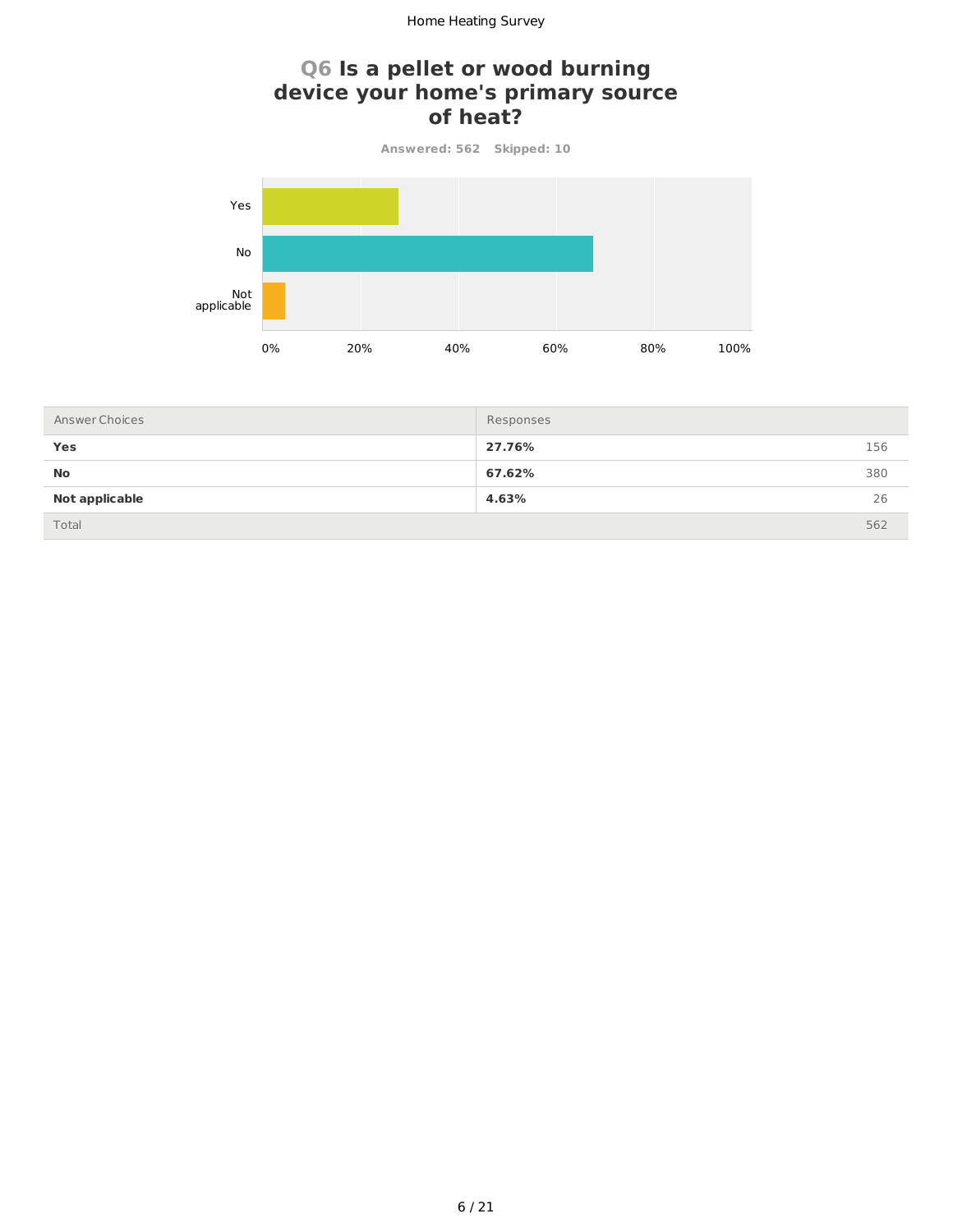# **Q7 What type of heating device do you use to heat your home?** ( Please select multiple answers if **applicable.)**

Answered: 562 Skipped: 10 Wood burning device Pellet burning device

Other

0% 20% 40% 60% 80% 100%

| Answer Choices               | Responses |     |
|------------------------------|-----------|-----|
| <b>Wood burning device</b>   | 44.13%    | 248 |
| <b>Pellet burning device</b> | 12.63%    | 71  |
| <b>Other</b>                 | 77.05%    | 433 |
| Total Respondents: 562       |           |     |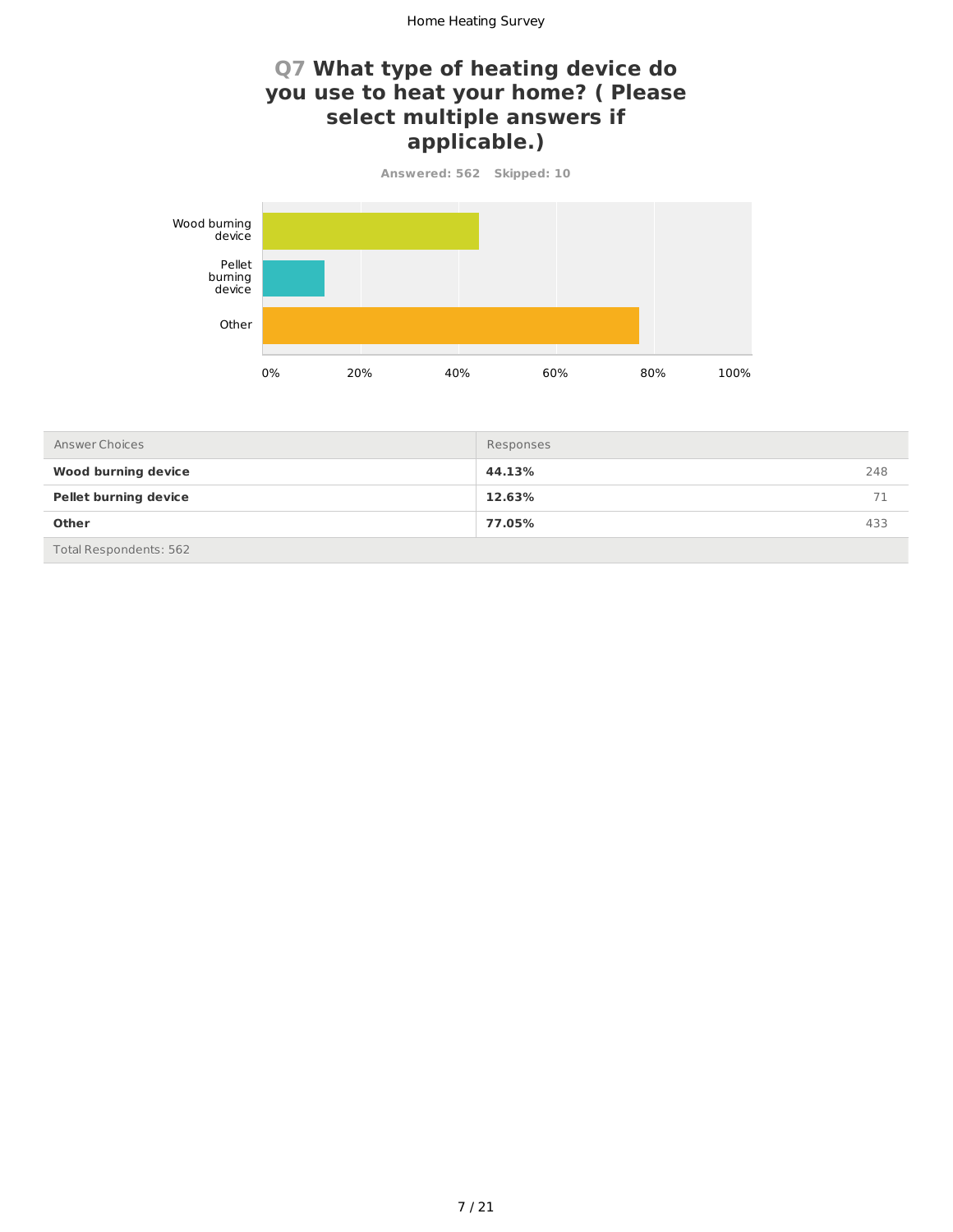# **Q8 Please identify the type of wood burning appliance you use.**

**Answered: 240 Skipped: 332**



| Answer Choices                           | Responses |     |
|------------------------------------------|-----------|-----|
| <b>Fireplace with insert</b>             | 27.08%    | 65  |
| <b>EPA certified woodstove (Phase 1)</b> | 32.50%    | 78  |
| <b>EPA certified woodstove (Phase 2)</b> | 29.17%    | 70  |
| Non-certified stove or fireplace         | 11.25%    | 27  |
| Total                                    |           | 240 |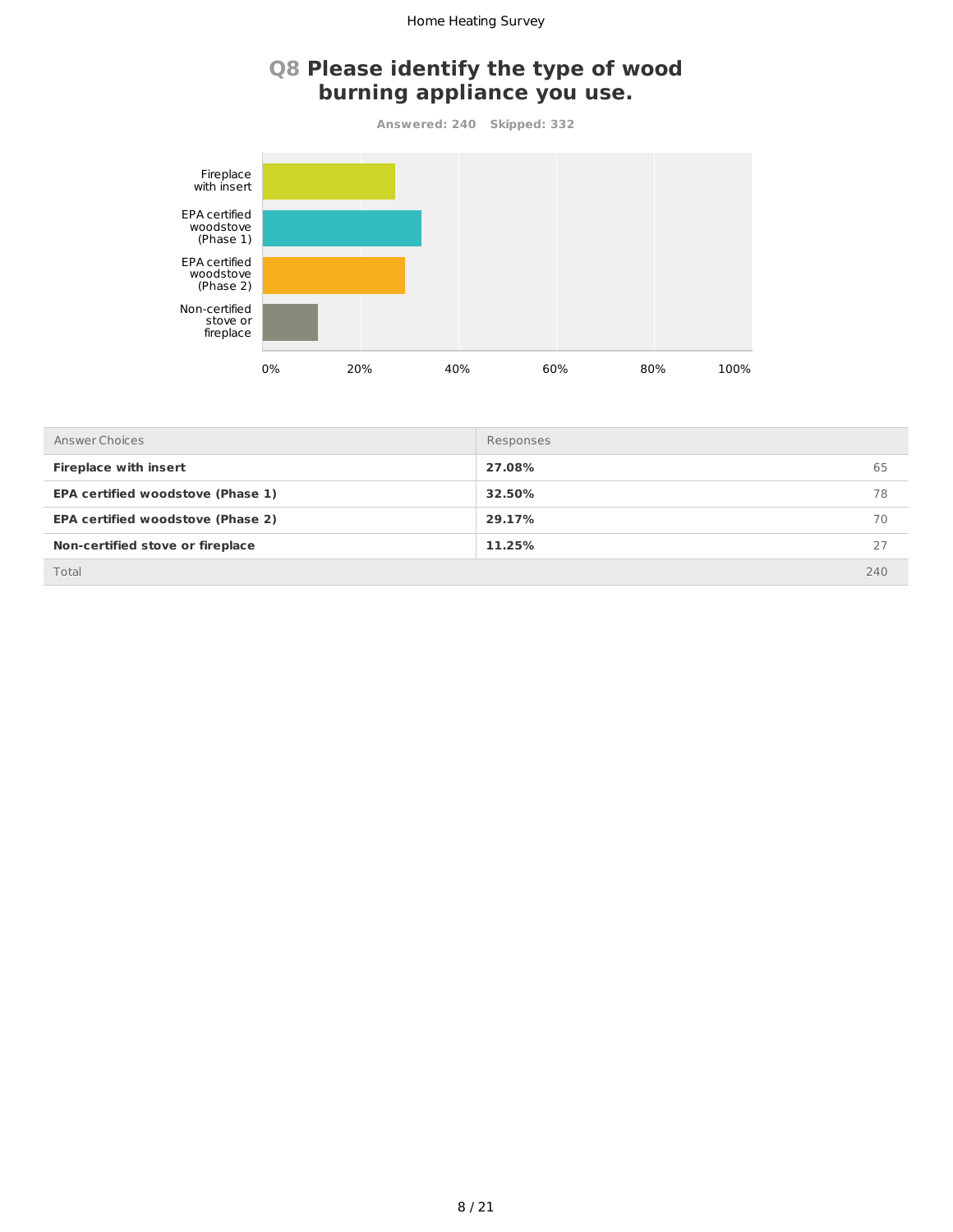### **Q9 If you are able, please identify** the make and model of your wood **burning appliance.**

Answered: 107 Skipped: 465

| Answer Choices         | Responses |     |
|------------------------|-----------|-----|
| <b>Make:</b>           | 97.20%    | 104 |
| Model:                 | 62.62%    | 67  |
| Total Respondents: 107 |           |     |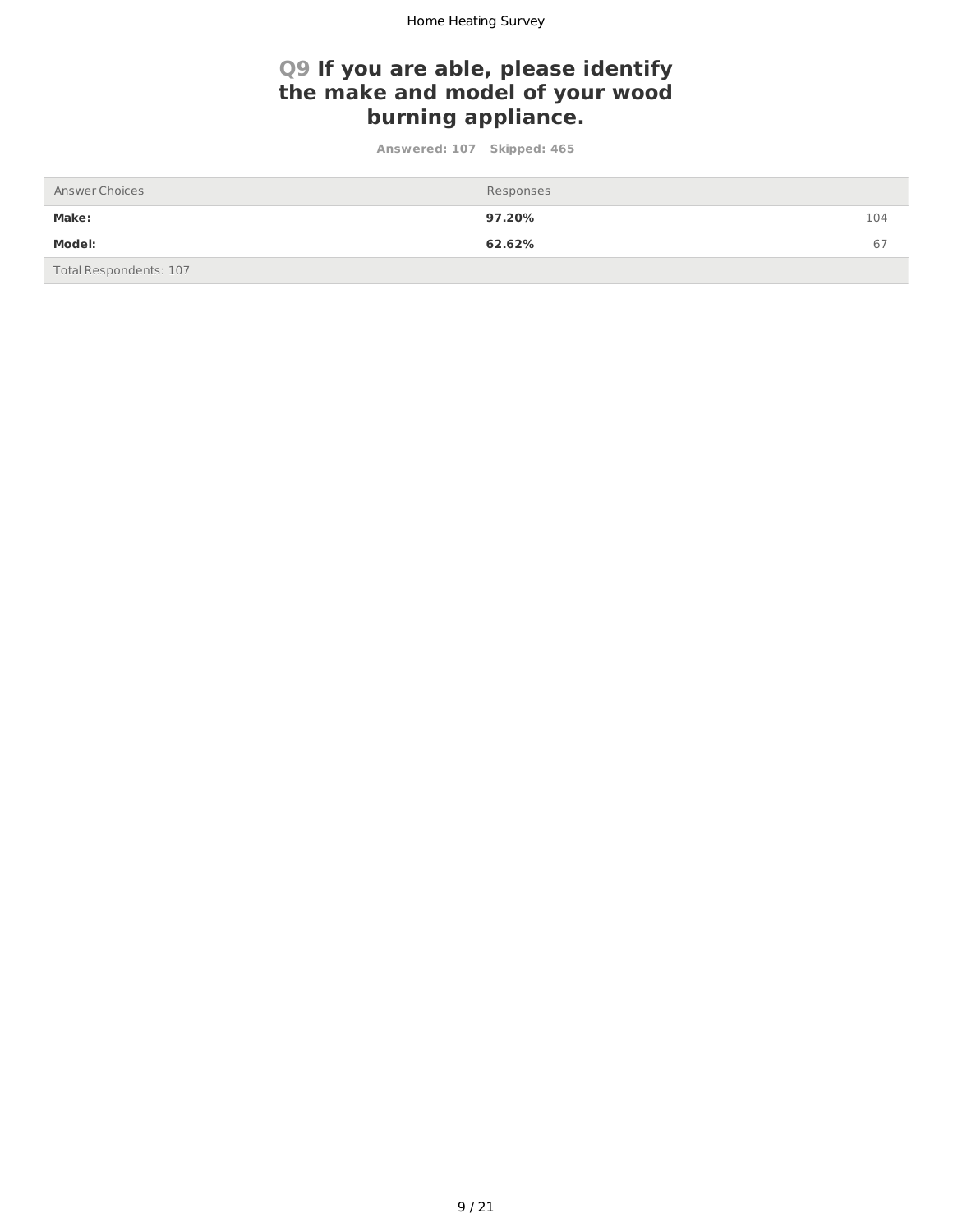#### **Q10 How many cords of wood do you burn in an average winter season? (A cord is understood to be 128** cubic ft. of wood or wood stacked to **be 4ft x 4ft x 8ft.)**

**Answered: 238 Skipped: 334**



| Answer Choices   | Responses |     |
|------------------|-----------|-----|
| Less than 1 cord | 48.32%    | 115 |
| 1-2 cords        | 21.85%    | 52  |
| 2-3 cords        | 13.45%    | 32  |
| 3-4 cords        | 11.76%    | 28  |
| 5 or more cords  | 4.62%     | 11  |
| Total            |           | 238 |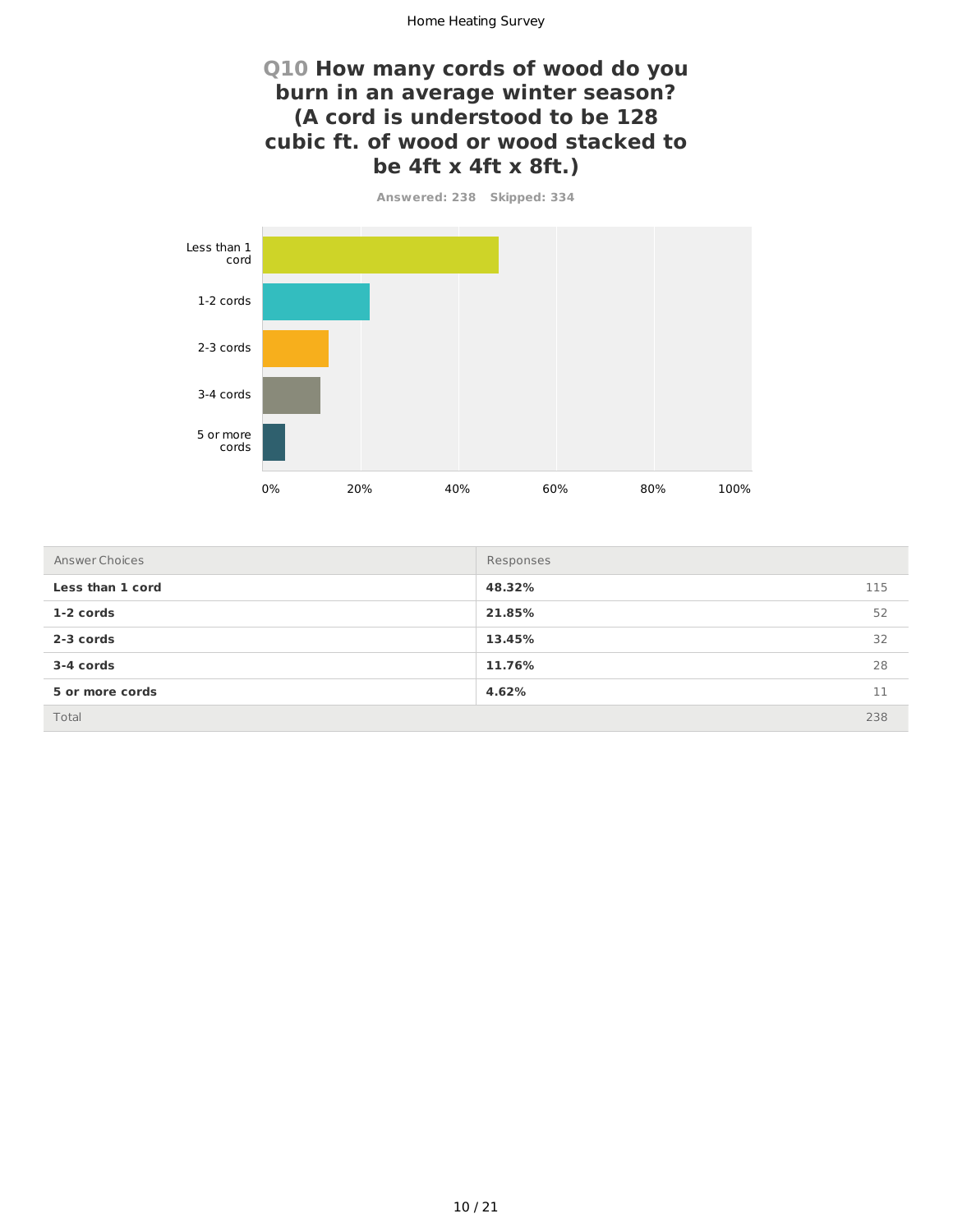#### **Q11 How do you obtain your firewood?**

**Answered: 238 Skipped: 334**



| Answer Choices         | Responses     |
|------------------------|---------------|
| <b>Cut yourself</b>    | 31.51%<br>75  |
| <b>Purchase from</b>   | 59.24%<br>141 |
| Other (please specify) | 9.24%<br>22   |
| Total Respondents: 238 |               |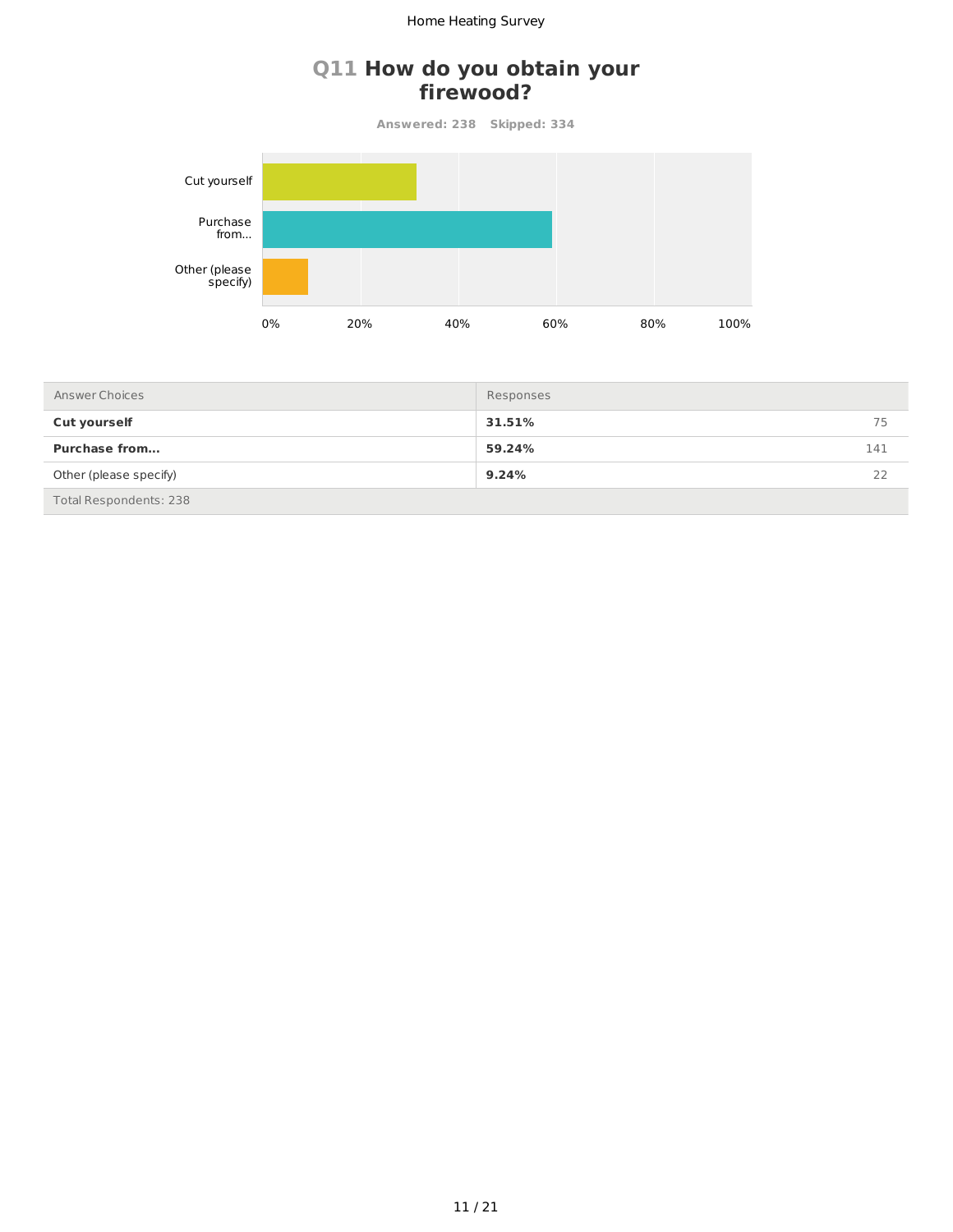#### **Q12 Where do you purchase your firewood from?**

**Answered: 140 Skipped: 432**



| Answer Choices                            | Responses |    |
|-------------------------------------------|-----------|----|
| <b>Greg Cook/Mammoth Firewood Company</b> | 63.57%    | 89 |
| <b>High Country Lumber</b>                | 0.71%     |    |
| Do it Center                              | 4.29%     | 6  |
| Out of town                               | 17.14%    | 24 |
| Other (please specify)                    | 22.14%    | 31 |
| Total Respondents: 140                    |           |    |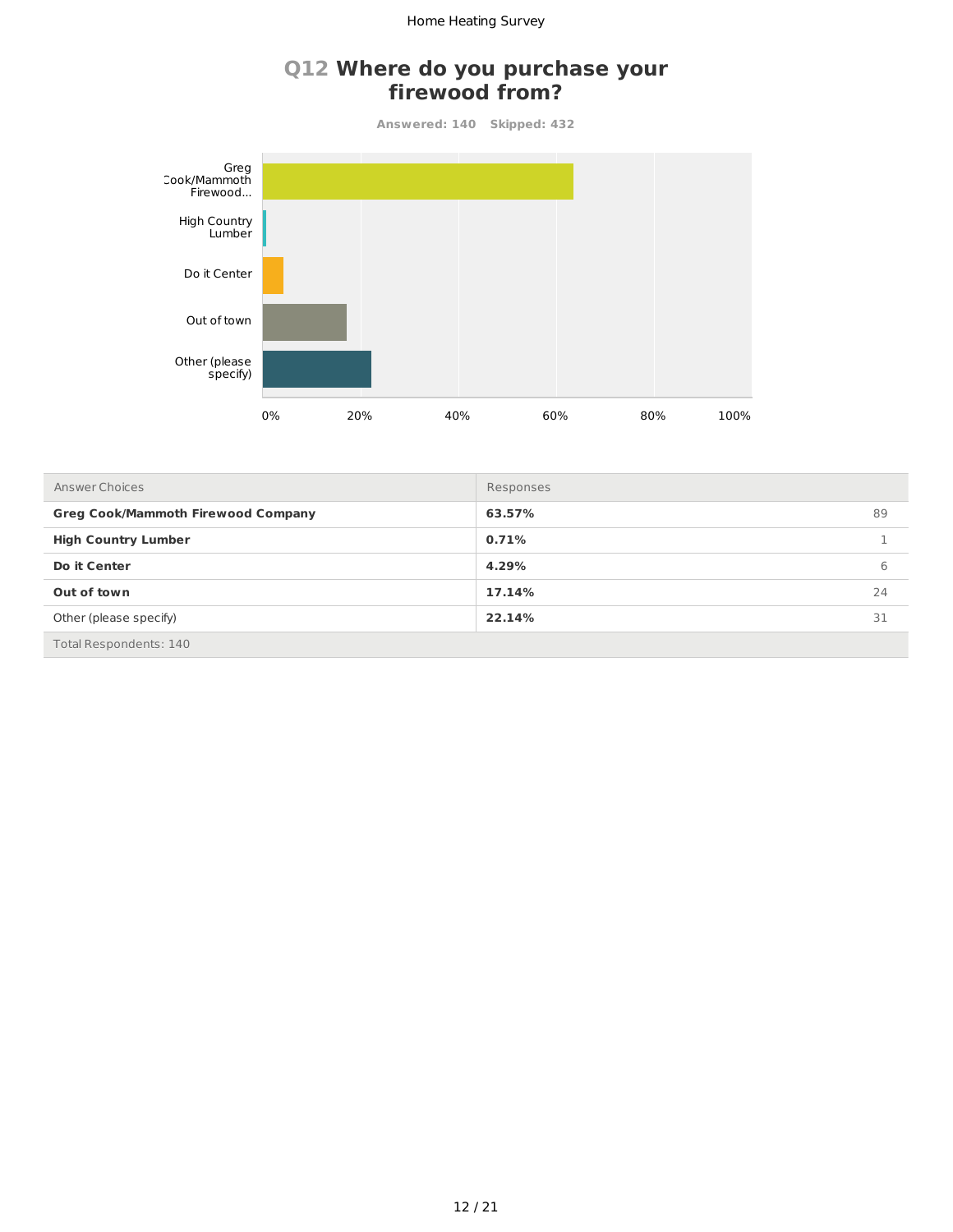# **Q13 How long is your wood** seasoned before you burn it?

**Answered: 231 Skipped: 341**



| Answer Choices          | Responses |     |
|-------------------------|-----------|-----|
| A week                  | 1.30%     |     |
| A few weeks             | 3.46%     | 8   |
| A couple months         | 14.29%    | 33  |
| 3-6 months              | 28.57%    | 66  |
| 6 months to over a year | 52.38%    | 121 |
| Total                   |           | 231 |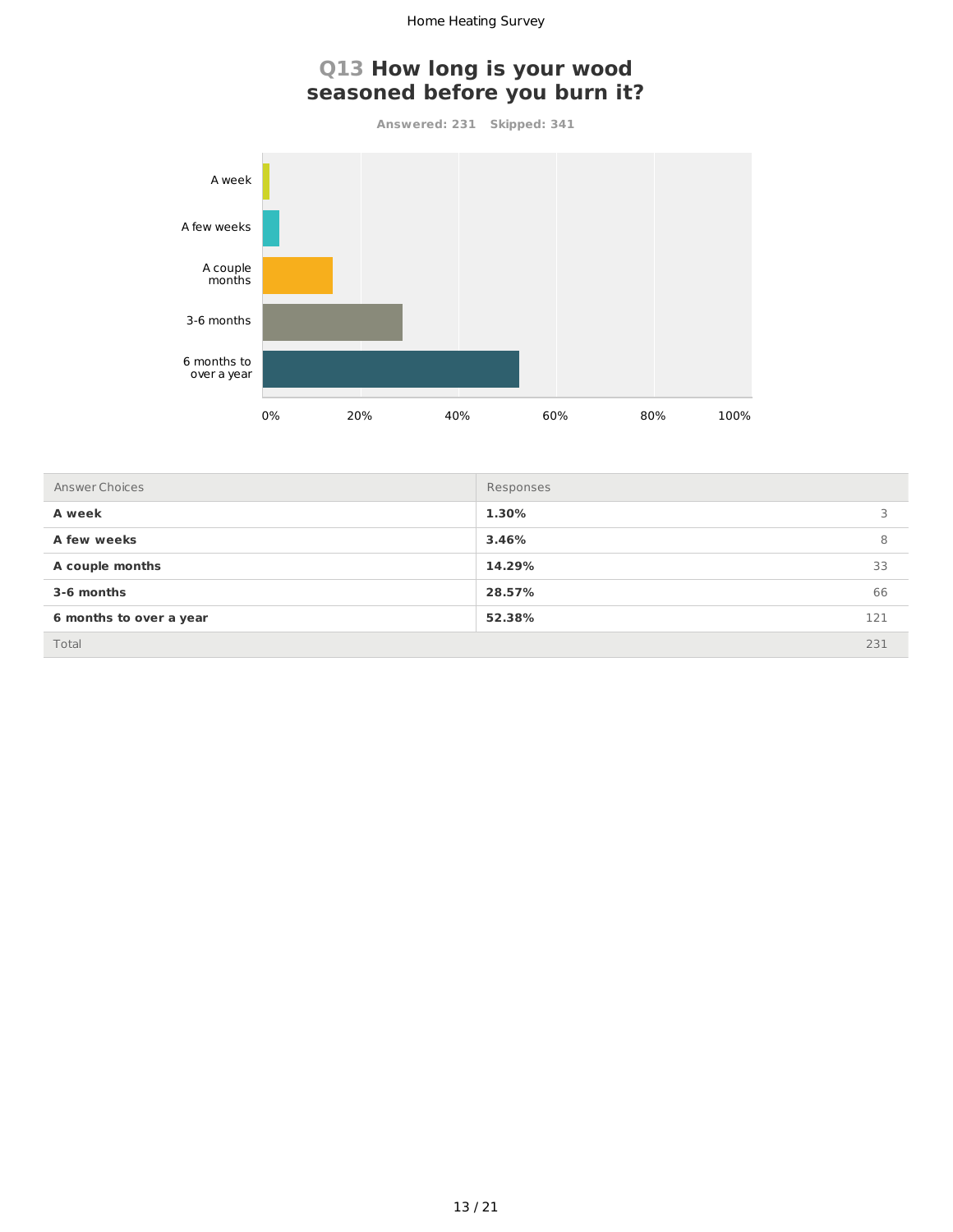# **Q14 How many days do you burn** wood during a typical winter month?

**Answered: 231 Skipped: 341**



| Answer Choices | Responses |     |
|----------------|-----------|-----|
| $1-10$ days    | 30.30%    | 70  |
| $10-20$ days   | 22.51%    | 52  |
| 20-30 days     | 47.19%    | 109 |
| Total          |           | 231 |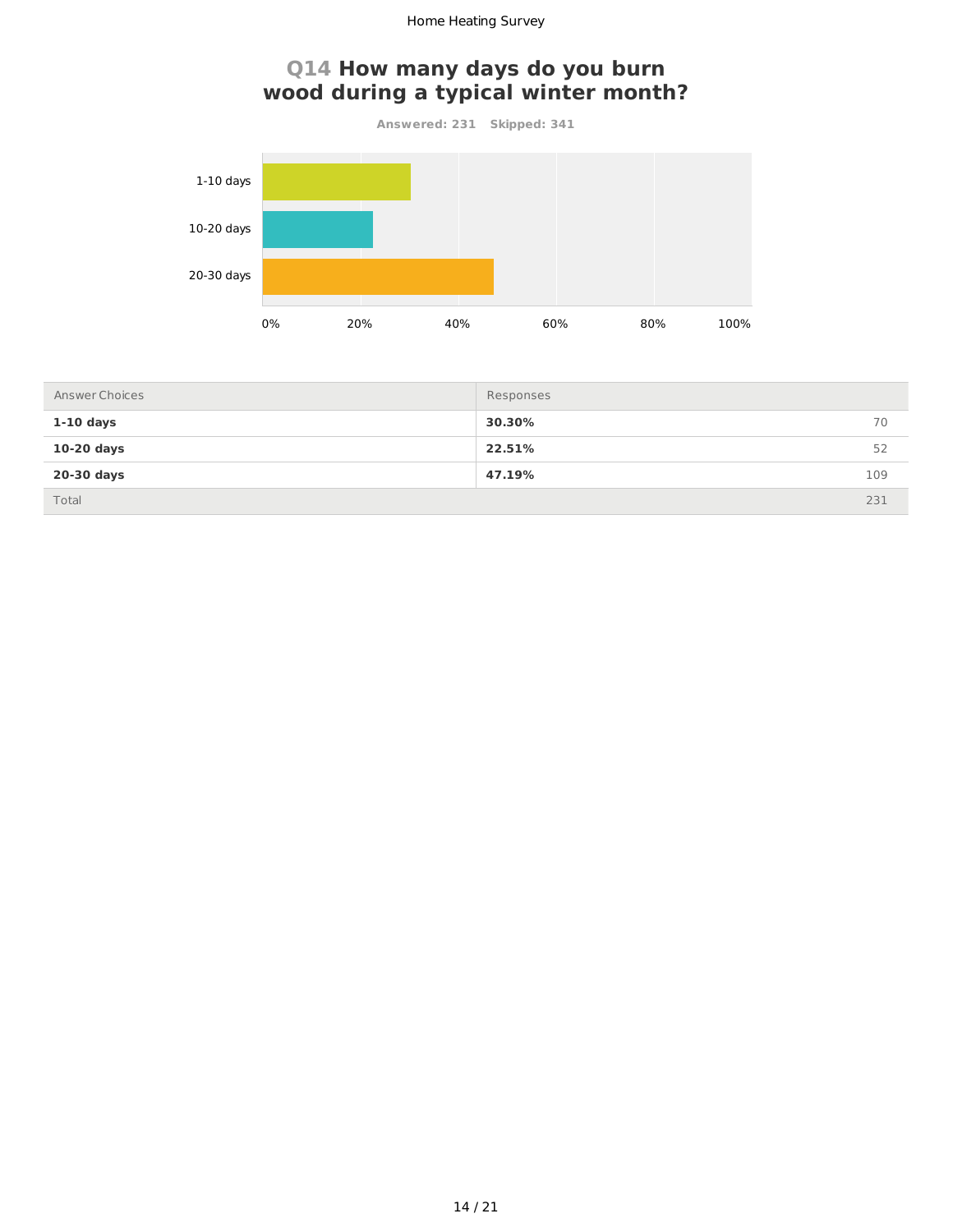# **Q15 Do you burn anything other** than dry wood in your stove?

**Answered: 231 Skipped: 341**



| Answer Choices                | Responses |     |
|-------------------------------|-----------|-----|
| I only burn dry wood          | 92.64%    | 214 |
| Trash                         | 1.30%     |     |
| Coal                          | 0%        |     |
| Other (please specify)        | 8.66%     | 20  |
| <b>Total Respondents: 231</b> |           |     |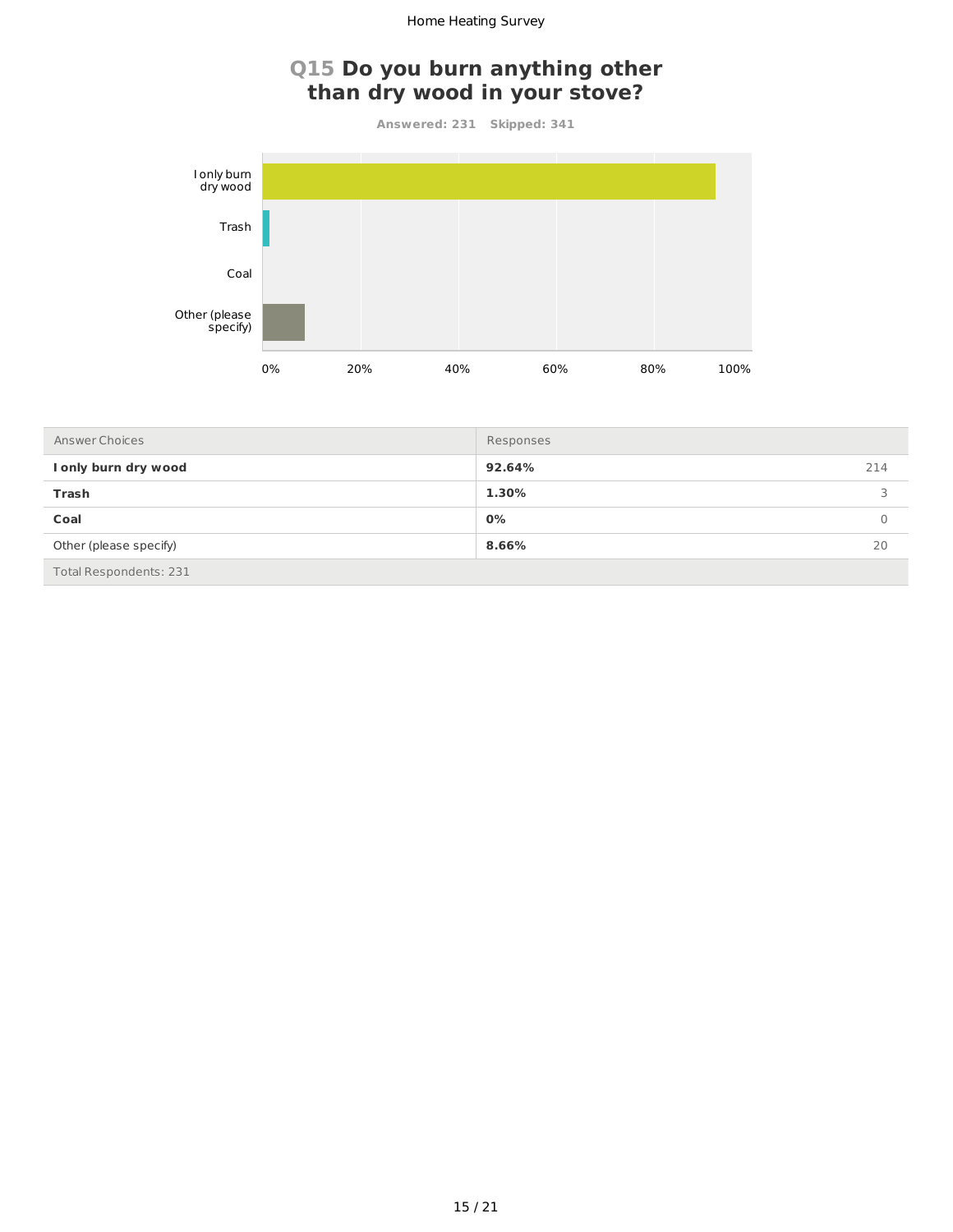## **Q16 How many bags of pellets do you use in an average winter** season? (A pallet of pellets equals 1 ton and there are 50 bags in a ton. **One bag is equal to 40lbs.)**

Answered: 62 Skipped: 510



| Answer Choices     | Responses |    |
|--------------------|-----------|----|
| Less than 50 bags  | 46.77%    | 29 |
| 50-75 bags         | 29.03%    | 18 |
| 75-100 bags        | 14.52%    | 9  |
| more than 100 bags | 9.68%     | b  |
| Total              |           | 62 |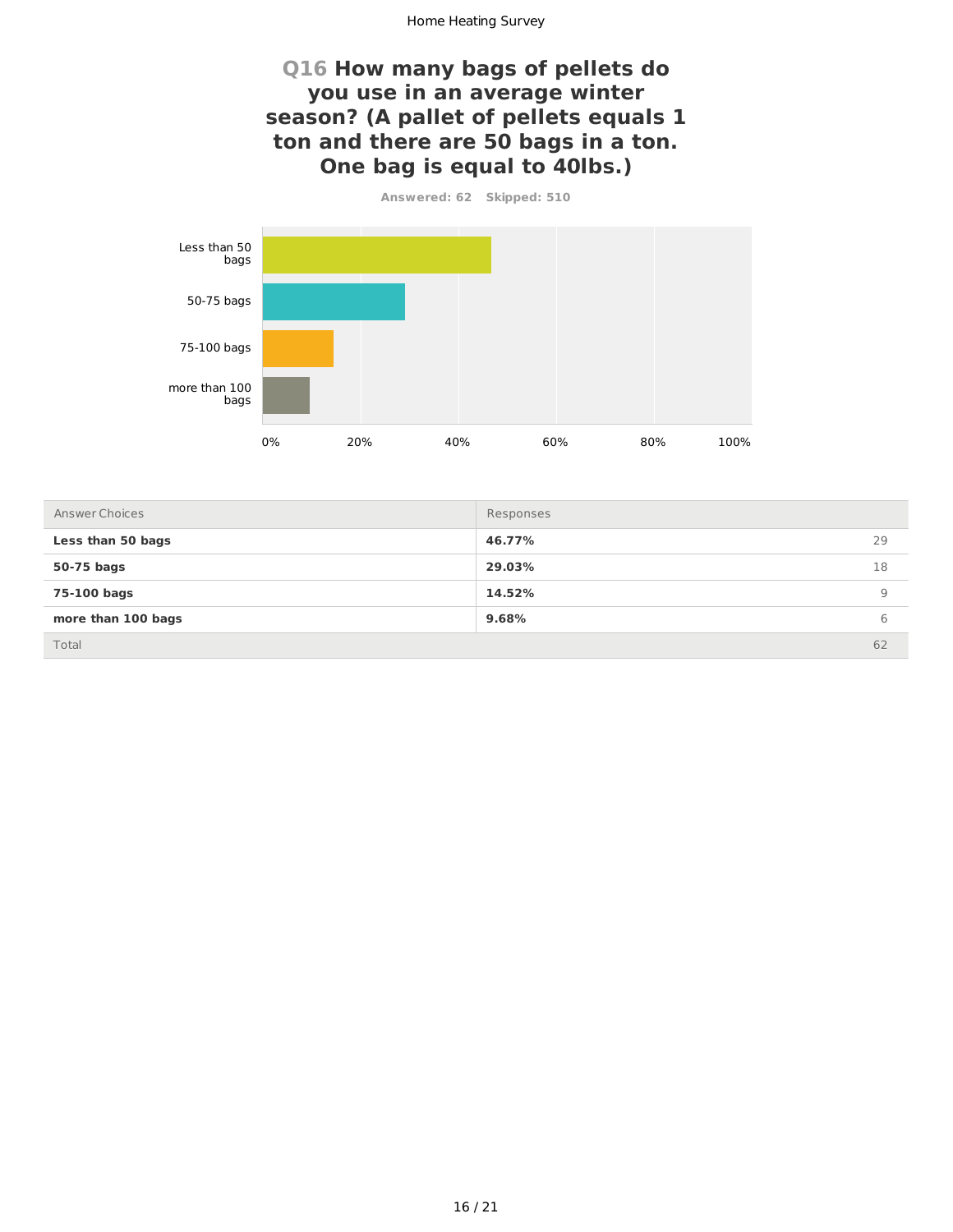### **Q17 Please specify your alternative** heat source. (Please select all **choices that apply.)**

**Answered: 253 Skipped: 319**



| Answer Choices                                                  | Responses |     |
|-----------------------------------------------------------------|-----------|-----|
| <b>Electric heating device</b>                                  | 47.04%    | 119 |
| Propane gas heating device (gas fireplace, insert, logs, etc,.) | 63.64%    | 161 |
| <b>Geothermal/Solar heating device</b>                          | 0.40%     |     |
| Other (please specify)                                          | 15.02%    | 38  |
| Total Respondents: 253                                          |           |     |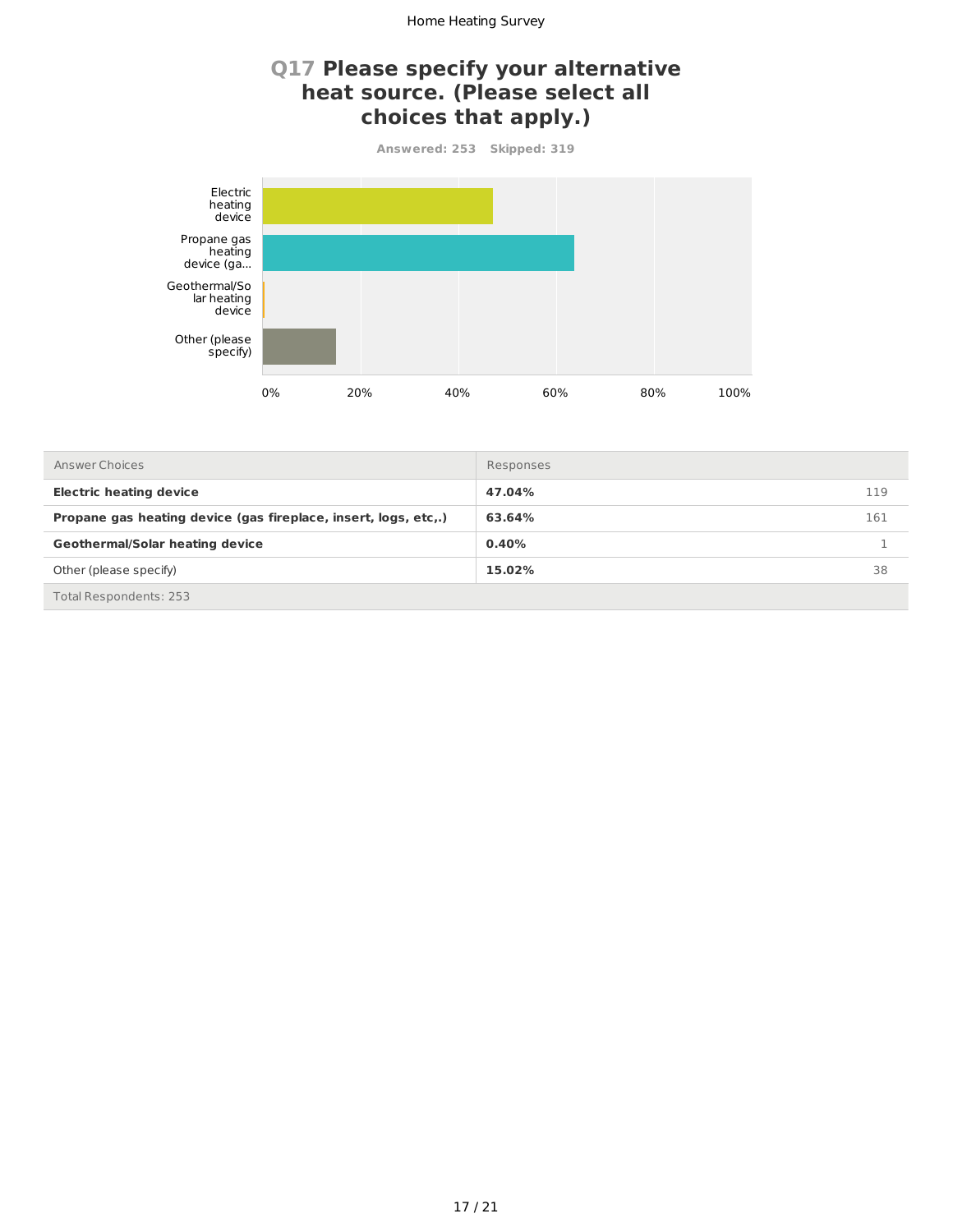# **Q18 Are you aware that the town** calls no burn days when the air **quality is forecasted to be poor?**

**Answered: 541 Skipped: 31**



| Answer Choices | Responses |     |
|----------------|-----------|-----|
| Yes            | 79.48%    | 430 |
| <b>No</b>      | 20.52%    | 111 |
| Total          |           | 541 |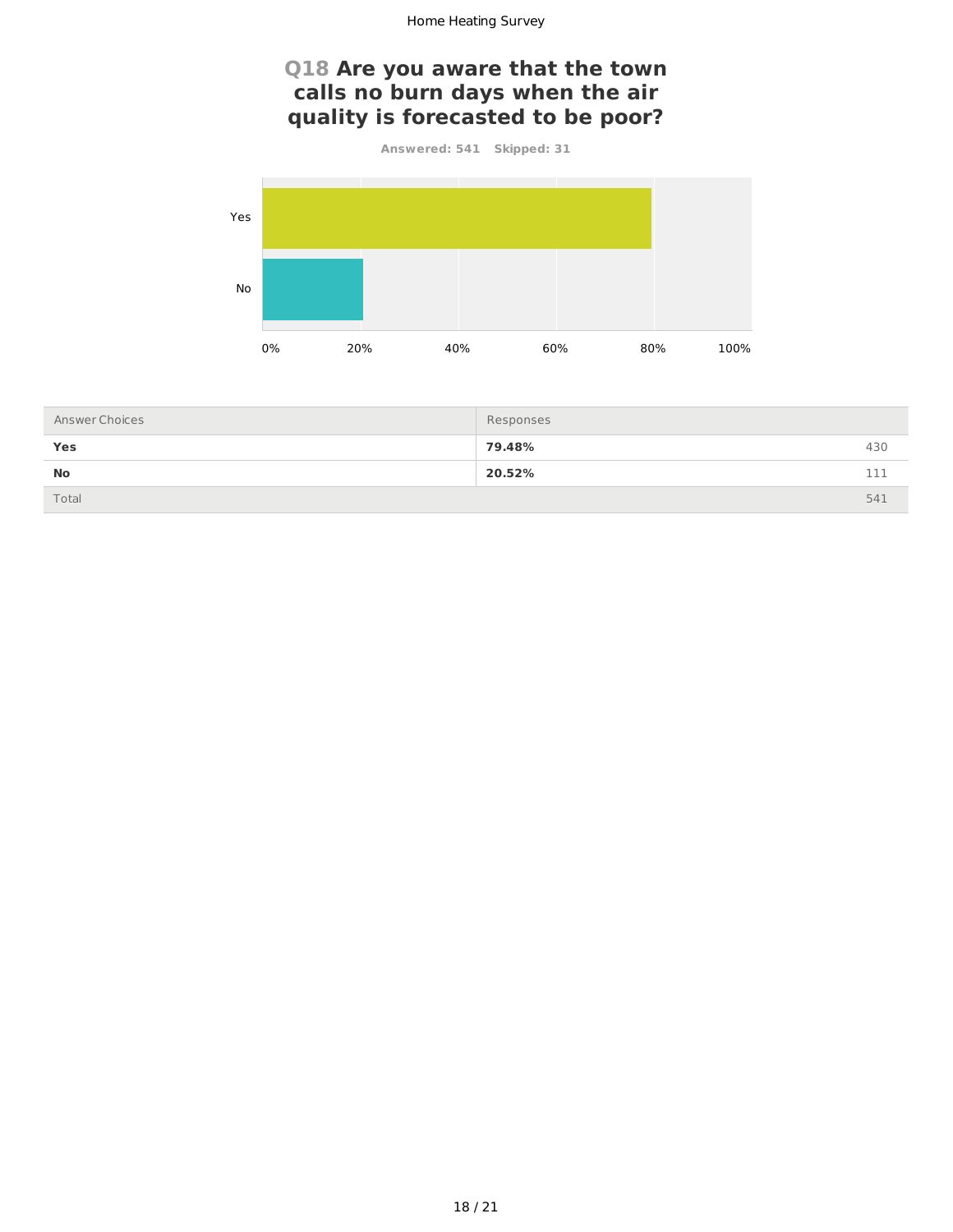### **Q19 Would you be interested in** improving the air quality in **Mammoth Lakes?**

**Answered: 541 Skipped: 31**



| Answer Choices                                                                             | Responses |     |
|--------------------------------------------------------------------------------------------|-----------|-----|
| <b>Not interested</b>                                                                      | 32.16%    | 174 |
| I would like to become more educated in proper burning<br>techniques.                      | 40.30%    | 218 |
| I would like to receive email or text updates on burning<br>restrictions and no burn days. | 40.30%    | 218 |
| Total Recnondents: 5/11                                                                    |           |     |

Total Respondent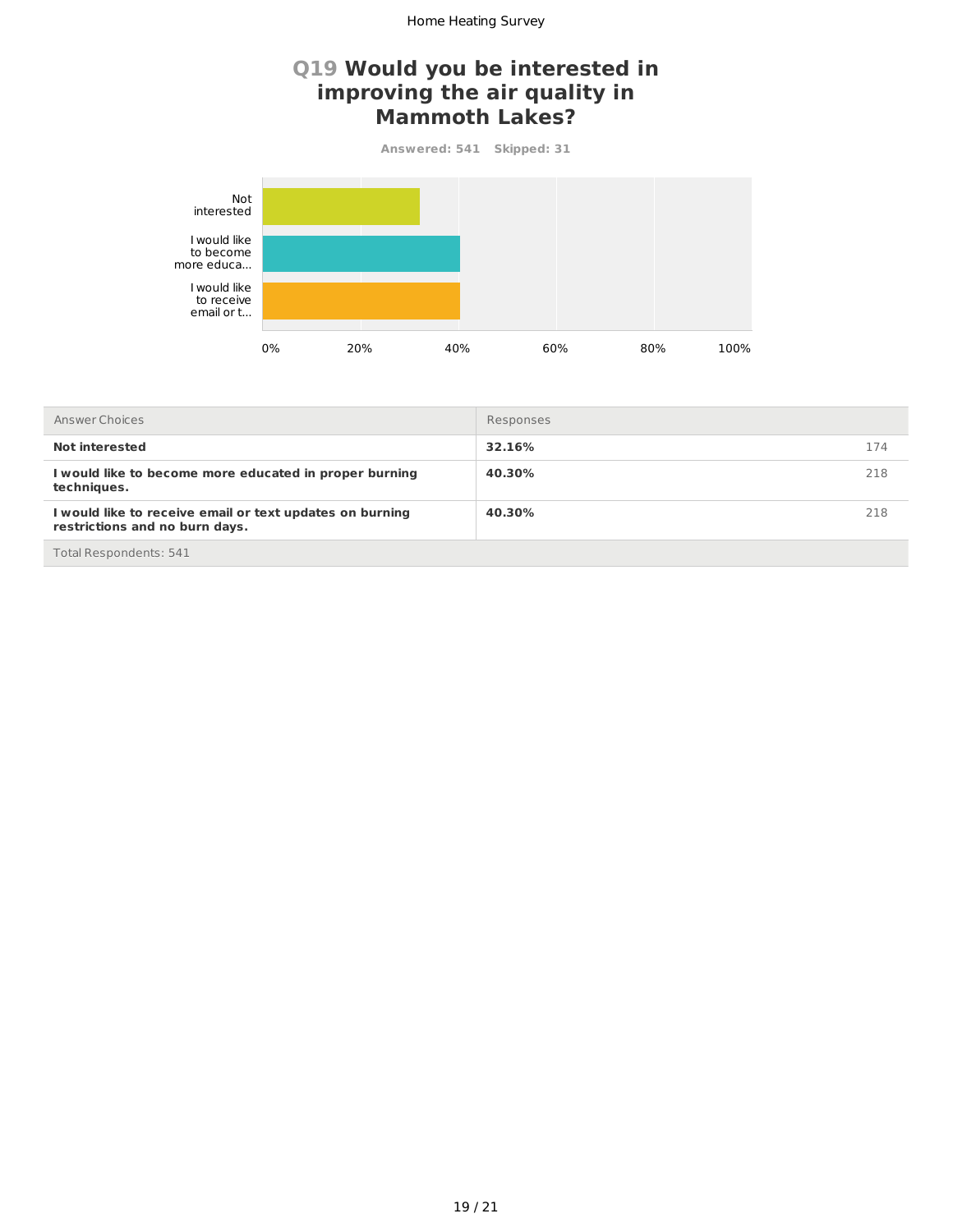# **Q20 If the town developed a** program to reduce emissions I **would be interested in participating** in the following choices...

Answered: 540 Skipped: 32



| Answer Choices                      | Responses |     |
|-------------------------------------|-----------|-----|
| Not interested                      | 27.78%    | 150 |
| A woodstove changeout program       | 23.33%    | 126 |
| Home weatherization program         | 46.30%    | 250 |
| <b>Educational outreach program</b> | 24.26%    | 131 |
| Other (please specify)              | 10.37%    | 56  |
| Total Respondents: 540              |           |     |